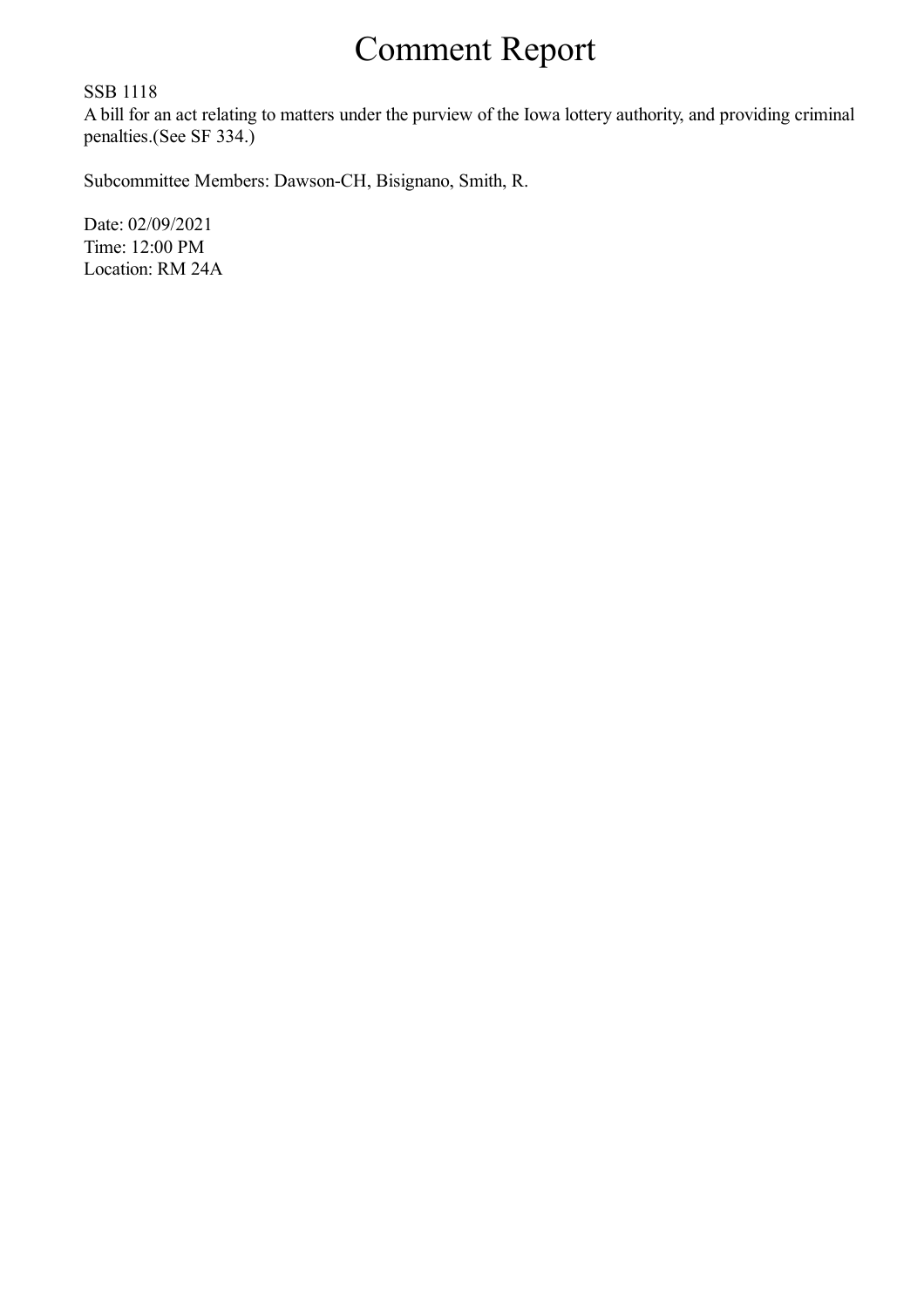**Name:** Mary Neubauer

**Comment:** To help the subcommittee in its work, I am attaching a onepage sectionbysection analysis document from the Iowa Lottery providing an overview of SSB 1118. I will be happy to give highlights from this document during today's subcommittee meeting as you might like. Thank you for your work on this issue!Mary Neubauer Iowa Lottery5157257906